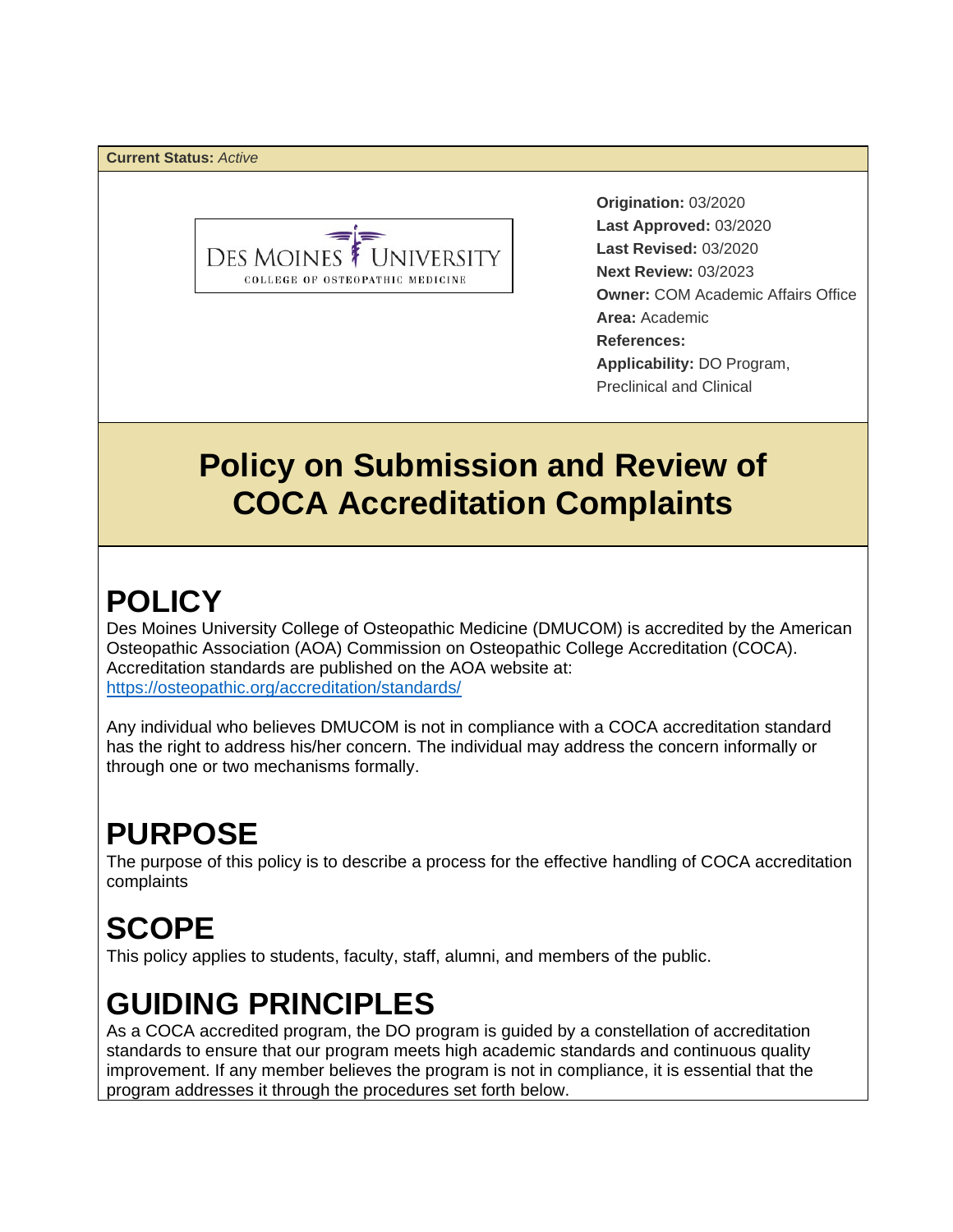## **PROCEDURAL REQUIREMENTS**

#### **Informal Complaint Process**

An individual may initiate the informal process by contacting the appropriate DMUCOM administrator.

### **Formal Complaint Process**

A complainant may file a formal complaint internally. If the internal complaint is not resolved to their satisfaction, they may then file a complaint directly to COCA. The complainant also has the option to file the complaint directly with COCA thus bypassing the internal (informal and formal) mechanisms.

#### Filing an Internal Formal Complaint

- 1. The process to file an internal formal complaint is as follows:
	- a. The complainant must submit a written statement that is signed and dated. Anonymous complaints will not be accepted.
	- b. The statement must identify the COCA standard or standards in question and specific details as to why the complainant perceives that DMUCOM is not in compliance.
	- c. The statement must be submitted to the Office of the Dean, College of Osteopathic Medicine, Des Moines University, 3200 Grand Avenue, Des Moines, IA 50312.
- 2. The process for review and adjudication of an internal formal complaint related to accreditation standards is as follows:
	- a. The written complaint will be reviewed by members of the Dean's administrative team.
	- b. One or more administrators will be assigned to conduct an investigation of the
	- c. complaint and report back to the administrative team within 30 days.
		- 1) The report will address the following:
		- 2) The COCA standard(s) in question
		- 3) The details of the complaint
		- 4) Findings that support or refute the complaint
		- 5) Corrective action plan, if applicable
	- d. The administrative team will review the report and may accept it as complete or take further action as indicated.
	- e. Once the matter has been deemed fully addressed by the administrative team, a written response will be prepared and sent to the complainant. This response will detail the findings of the review and any steps taken to correct the complaint, if applicable.
	- f. A report of the complaint and its adjudication and response will be submitted to the COM Faculty Organization as information. If the complaint is relevant to a standing committee of the College (e.g. Curriculum Committee), the report will be shared with that committee.
	- g. A copy of all documents related to the complaint and its adjudication and response will be kept on file in the College's record retention system.
	- h. There will be no retaliation to the complainant for filing a complaint.

Filing a complaint directly to COCA